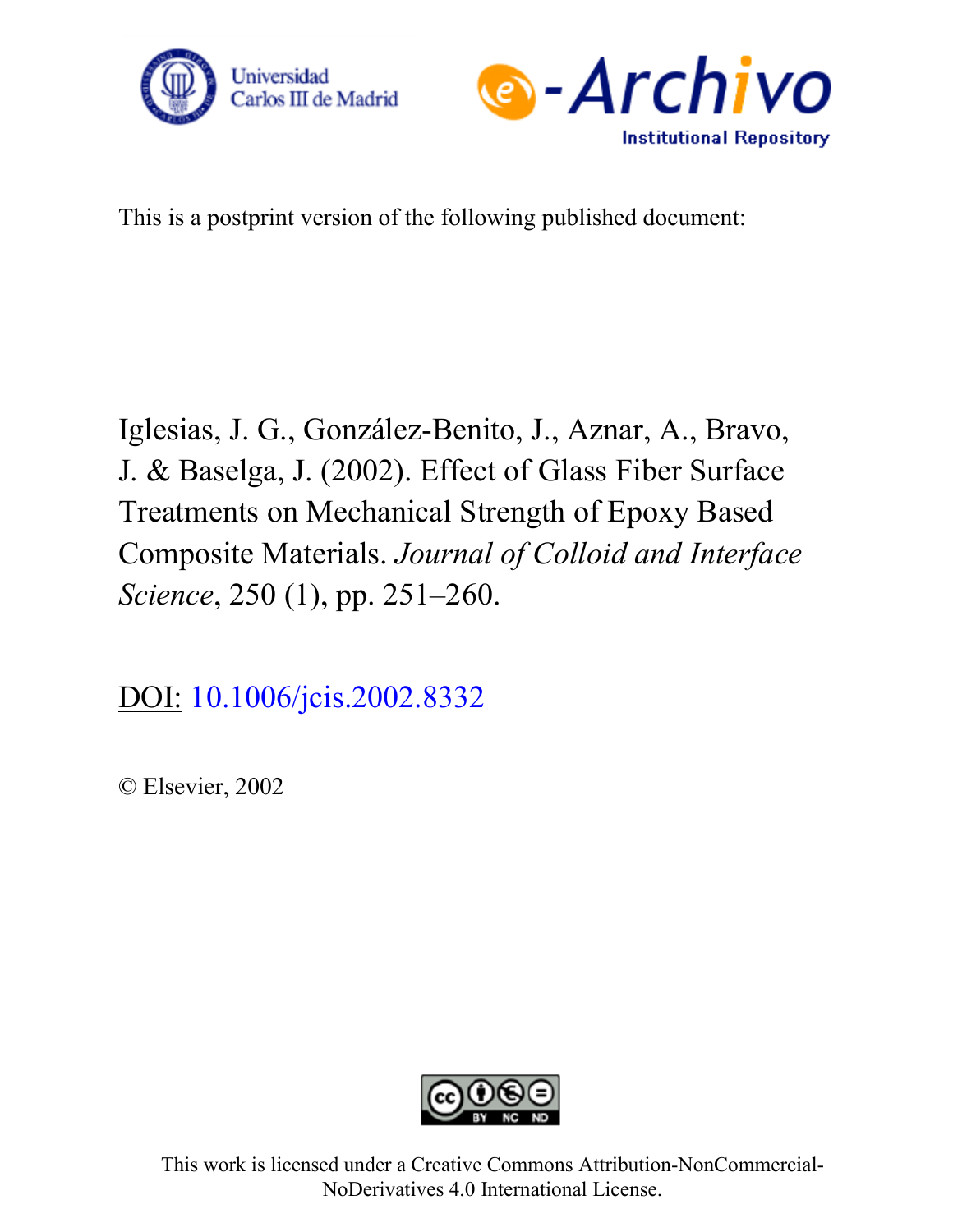# Effect of Glass Fiber Surface Treatments on Mechanical Strength of Epoxy Based Composite Materials

J. G. Iglesias, J. González-Benito, A. J. Aznar, J. Bravo, and J. Baselga<sup>1</sup>

*Departamento de Ciencia de Materiales, Universidad Carlos III de Madrid, Madrid, Spain*

Sizing glass fibers with silane coupling agents enhances the ad-hesion and the durability of the fiber/polymer matrix interface in composite materials. There are several tests to determine the inter-facial strength between a fiber and resin, but all of them present difficulties in interpreting the results and/or sample preparation. In this study, we observed the influence of different aminosilanes fiber coatings on the resistance of epoxy-based composite materials using a very easy fractographic test. In addition, we tried a new flu-orescence method to get information on a molecular level precisely at the interface. Strength was taken into account from two stand-points: (i) mechanical strength and (ii) the resistance to hydrolysis of the interface in oriented glass-reinforced epoxy-based **composi-tes. Three silanes:** γ **-aminopropyltriethoxysilane,** γ **-Aminopropyl-methyldiethoxysilane, and** γ **-**

Aminopropyldimethylethoxysilane were used to obtain different molecular structures at the interface. It was concluded that: (i) the more accessible amine groups are, the higher the interface rigidity is; (ii) an interpenetrating network mechanism seems to be the most important for adhesion and there-fore to the interfacial strength; and (iii) the higher the degree of crosslinking in the silane **coupling layer is, the higher the hydrolytic damage rate is.**

*Key Words:***silane treatment; interface damage; fluorescent labels.**

### **INTRODUCTION**

A commonly accepted definitio for composite materials corresponds to those formed by two or more constituents which are physically delimited from one another. When they are combined there is a synergetic effect between their properties. An example is glass-fibe -reinforced epoxy composites where embedding high-modulus fibe into the epoxy polymer matrix increases mechanical properties for high performance materials.

It is well known that properties of composite materials are strongly influence by the type of adhesion between the reinforcement and the matrix  $(1-3)$ . If adhesion takes place, the interface must necessarily be controlled. First, because in many cases failure occurs in the interface region due to chemical reaction or plastificatio when impurities (commonly water) penetrate the interface (4–7) and, second, because the properties of composites depend on the ability of the interface to transfer stress from the matrix to the reinforcement (8).

Surface treatment of reinforcements was a common method to improve general adhesion properties by increasing electrostatic interactions and/or facilitating chemical bonding between the constituents. Among others, coupling agents have a great effect on the interface structure and properties (1, 9).

They have two different functionalities that can chemically bond with both the reinforcement and the matrix. The most commonly used cou-pling agents are difunctional organosilicon compounds named silanes. They have the general formula  $Y-Si(X)$ <sub>3</sub>, where *X* rep-resents alkoxy groups or chlorine which, after hydrolyzing to silanol, react with silanol groups present on the surface of glass fiber to form siloxane linkages, and *Y* represents nonhydrolyz-able organofunctional groups such as amino and methacrylate that react with the matrix functional groups. In the case of epoxybased composites, amino silanes are typical because of the addition of amine hydrogen to the epoxy ring.

It is quite well known that, because of the chemical and structural differences of this coupling agent interface layer, the mechanical properties of composite materials change greatly (4, 8, 10, 11). To investigate the effect of different treatments on interfacial reinforcement in glass fiber/epox composites, such single filamen tests as the fibe fragmentation test (4, 12, 13) and the fibe pull-out test (13, 14), are commonly used, among others. However, although they yield conclusive results, these tests tend to hamper the interpretation of results and/or sample preparation. For example, the single fibe tests do not give information about the influenc of the neighboring glass fiber that can be found in a real composite. To investigate the interfibe effects in a micromechanical test, dual or multi-fibe composites were studied recently, which can be *in situ* real composites (15, 16). Furthermore, to obtain good response in fibe pull-out tests, the values of elongation at failure should be noticeably different between the matrix polymer and the fibe and, finall , in single-fibe fragmentation tests, because of the difficultie cited in interpreting results, numerous attempts must be made in order to produce quantitative parameters to explain the adhesive properties of glass fiber coatings.

Ikuta *et al.* (17) proposed a parameter which they called "interfacial transmissibility" to reveal the transmissibility of tensile force through the silane interface from matrix to glass fibers

<sup>&</sup>lt;sup>1</sup> To whom correspondence should be addressed. E-mail: jbaselga@ing. uc3m.es.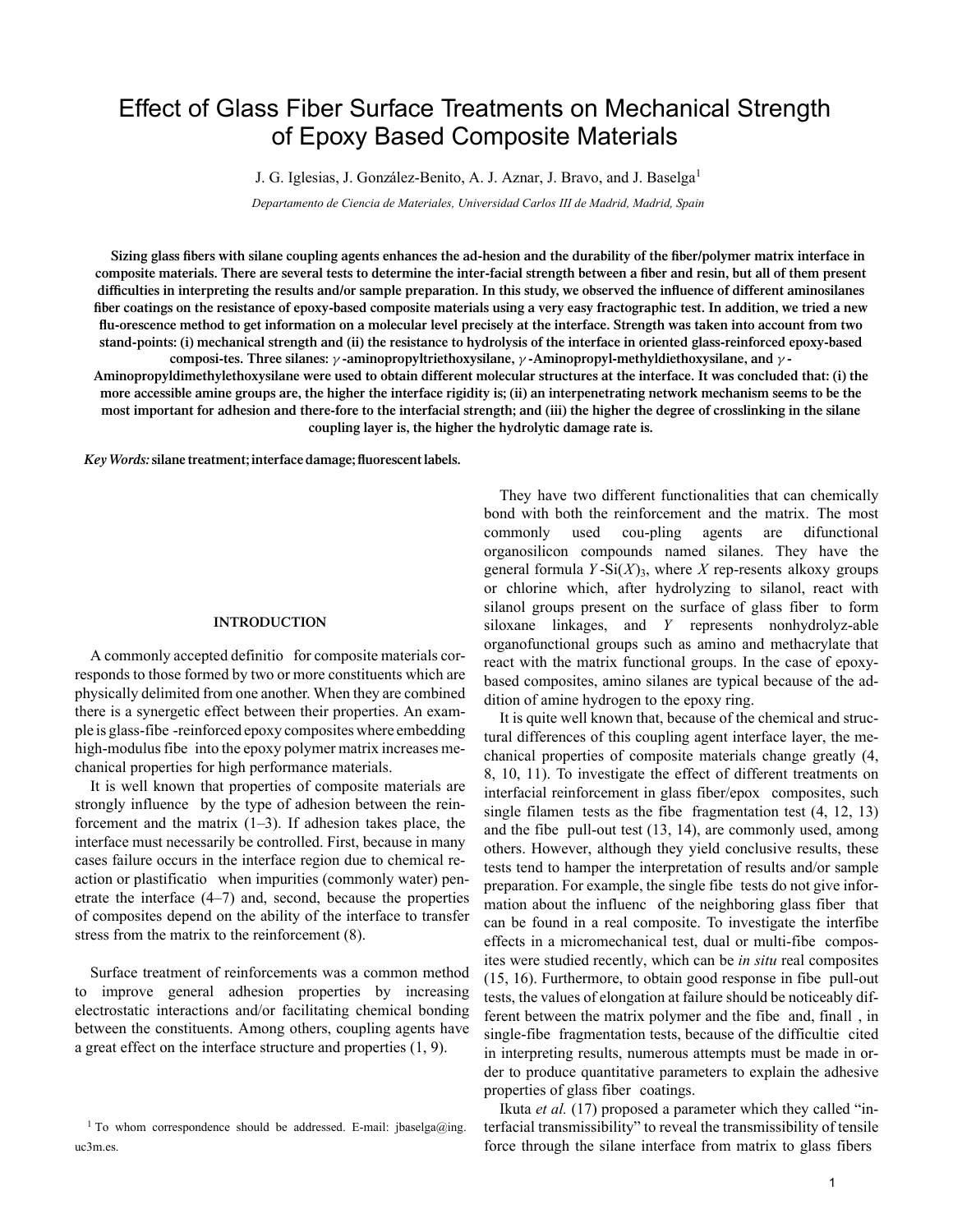Using this parameter Hamada *et al.* (8) found that the crosslink of the silane reduces the interfacial strength, and they proposed that it depresses the permeability of the resin and leads to a lowering of the reactivity between the silane and resin.

From our point of view, most of the research in this f eld has been focused on macroscopically characterizing composites by mechanical testing, giving to this research a primarily technological slant. Because of this, great efforts need to be made from a basic standpoint to understand better what is actually going on at the interface. Although many techniques such as Fourier transform infrared spectroscopy, X-ray photoelectron spectroscopy, and nuclear magnetic resonance (3) have been used to study composite interfaces on a molecular level, it is very diff cult to f nd a very sensitive nondestructive technique that can give us this kind of information.

Fluorescence probes and labels are widely used in chemistry to study the characteristics of the medium in which they are immersed. Recent studies have focused on the characterization of glass f ber coatings (18, 21). Some f uorescent molecules, such as dansyl derivatives, show appreciable shifting in their f uorescence emission band depending on the polarity and/or rigidity of their surroundings (22, 23). Therefore, if dansyl moiety is attached to the coupling region of glass-reinforced epoxy composites, its f uorescence response could be used as a method to analyze the interface on a molecular level. For f uorophores such as DNS derivatives, which show high dipole moment in the excited state, the interaction forces between the excited molecule and the environment are mainly due to dipole–dipole or dipole–induced-dipole interactions. In low viscosity media, these forces contribute to the stabilization of the excited state via an effective dielectric coupling between the excited molecule and its solvation shell. Hence, the emission energy will be affected by changes in the dielectric constant and the refractive index of the environment. Therefore, the more effective coupling leads to a greater stabilization and this effect is normally observed as a red shift in the emission spectra as polarity of the medium is increased. However, the stabilization of the excited state of the f uorophore depends on the ability of the excited f uorophore/surrounding dipoles system to reorient themselves and relax. The stabilization of the excited state is only possible when the characteristic relaxation time of the reorientation process is shorter than the lifetime of the f uorophore excited state. Thus, the greater the relaxation times the less effectiveness there is in the dielectric coupling and therefore a smaller red shift should be observed. Therefore, a blue shift of the f uorescence emission band is expected, as rigidity of the system increases, since the latter implies less molecular motions and higher relaxation times.

In this paper we study the effect of different silane surface treatments of glass f bers on the mechanical performance of epoxy-based composite materials under both dry and wet conditions. This study was carried out by correlating data from SEM fractographic analysis with mechanical parameters obtained by tensile strength tests. To obtain different molecular structure at the interface,  $\gamma$ -Aminopropyltriethoxysilane (APTES), γ -Aminopropylmethyldiethoxysilane (APDES), and  $\gamma$ -Aminopropyldimethylethoxysilane (APMES) were grafted to E-glass f bers. Finally, a new f uorescence method was tried in order to obtain information exactly at the interface.

## **MATERIALS AND METHODS**

## *1. Sample Preparation*

*a. Glass fibe surface pretreatment.* (i) Commercial E-glass f bers were obtained from VETROTEX and heat cleaned at  $450^{\circ}$ C for 1 h to remove any organic substances, such as sizing or impurities, from the surface.

(ii) The f bers were then chemically coated with an aminosilane coupling agent. It was done by immersing 1 g of glass f bers in 50 ml of silane 1% (V/V) aqueous solution for 10 min at room temperature. In order to observe how the rigidity and molecular structure of the interface affect the mechanical properties of composites, surface coatings were made by using different silane coupling agents supplied by Aldrich:

- 3-aminopropyldimethylethoxysilane
- 3-aminopropylmethyldiethoxysilane
- 3-aminopropyltriethoxysilane

(iii) After squeezing the f bers, the adsorbed silane was cured at 110◦C for 1 h to accelerate condensation reaction and to remove water.

(iv) It is well known that with these kinds of procedures some unreacted silane monomers or oligomers remain physisorbed on the glass f ber surface (10). Due to this, silanized glass f bers were subjected to a Soxhlet extraction with dry toluene for at least 4 h to remove all physisorbed residues. They were vacuumed for at least 8 h.

In Fig. 1, a possible structure of the three different silane coatings is schematically represented. In the f gure, the APMES sample shows monomers directly attached to the glass f ber surface; in the APDES sample we can see mainly linear oligomers; and in the APTES sample, a siloxane crosslinked structure. The chemical reactions of silane coupling agents have been previously



**FIG. 1.** Scheme of a possible structure for three different silane coatings.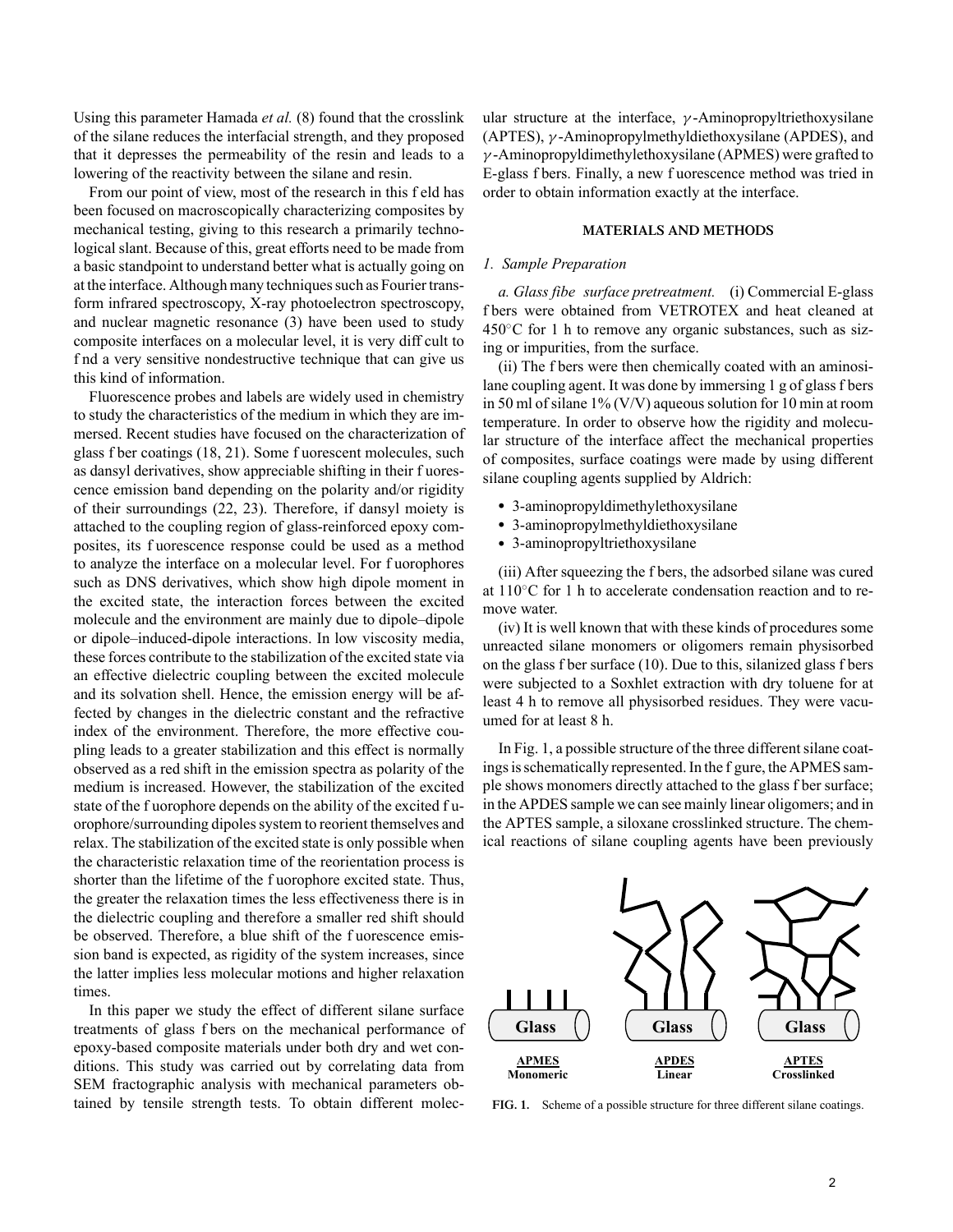described in literature (1, 3). Considering the previous hydrolysis of the silane, the schematic chemical equations can be written as (see Introduction):

- $(i)$  *Y*<sub>3</sub>Si–OH + OH–Si–Fiber
	- $\rightarrow$  Fiber–Si–O–Si*Y*<sub>3</sub> + H<sub>2</sub>O (monomeric)
- (ii)  $Y_2Si(OH)_2 + OH-Si-Fiber$

 $\rightarrow$  Fiber–Si–O–[Si*Y*<sub>2</sub>–O–Si*Y*<sub>2</sub>]<sub>*m*</sub>–O– + H<sub>2</sub>O (linear)

(iii) *Y* Si(OH)3 + OH–Si–Fiber | Si O → *Y* SiOSi–OSi–Fiber + H2O (crosslinked) O Si |

where  $Y = -CH_2-CH_2-H_2-H_1$ . Assuming these structures for the coupling layer one can expect that after adding the polymer matrix to the silanized f bers, three samples with different molecular structure and rigidity will be obtained at the interface.

*b. Dansyl labeling.* For f uorescence measurements, glass f bers were labeled with 5-dimethylamino-1-naphthalenesulfonylchloride (INC Co.), dansyl moiety, which reacts easily with amines, coming from aminosilanes to yield sulfonamide f uorescent derivative (DNA). The stoichiometry of the reaction was 1 : 1000 (dansyl : NH<sub>2</sub>).

The three resulting DNA-labeled silanes were used to silanize glass f bers as it was described above for unlabeled silanes.

*c. Epoxy mixture preparation.* Two epoxy mixtures were prepared. The f rst mixture was a commercial system, type code TRIEPOX, supplied by GAIRESA Co. and the second mixture was taken as a model system. The TRIEPOX system was prepared by mixing the f rst component (high functionality epoxy resin, degassed before use) and second component (cycloaliphatic amines) in a stoichiometric proportion (2.34/1, w/w). The model system was prepared by mixing f rst component (Diglycidyl ether of Bisphenol A obtained from Aldrich Co., degassed before use) and second component (ethylendiamine) in a stoichiometric proportion.

*d. Specimens for mechanical testing.* To prepare specimens for mechanical testing, a mould was made using single-sided adhesive Tef on sheet. A bundle of f bers was glued between two adhesive Tef on sheets to ensure that they would be geometrically centered in the composite. The mold was then sealed by pressing with two glass plates. One of the glass plates had three holes, one to inject the epoxy resin mixture and the others to maintain constant pressure.

For curing, the TRIEPOX systems remained at room temperature for 24 h and subsequently they were postcured at 60◦C for 24 h. The model epoxy system was cured at 90◦C for 24 h and postcured at  $115^{\circ}$ C for 4 h. These curing procedures were selected to ensure an epoxy group conversion of at least 98%. When the epoxy system was cured, an accurate cutting machine was used to prepare specimens with controlled size  $(50 \times 15 \times 0.5 \text{ mm})$ . The f ber volume fraction was 0.3%.

# *2. Analysis Methods*

At least f ve specimens for each sample type were subjected to a simple tensile strength test at a test speed of 2 mm/min with the aid of a universal testing machine (Microtest, Spain).



**FIG. 2.** Representative SEM images of the breakage region for different specimens that were tensile tested before water absorption.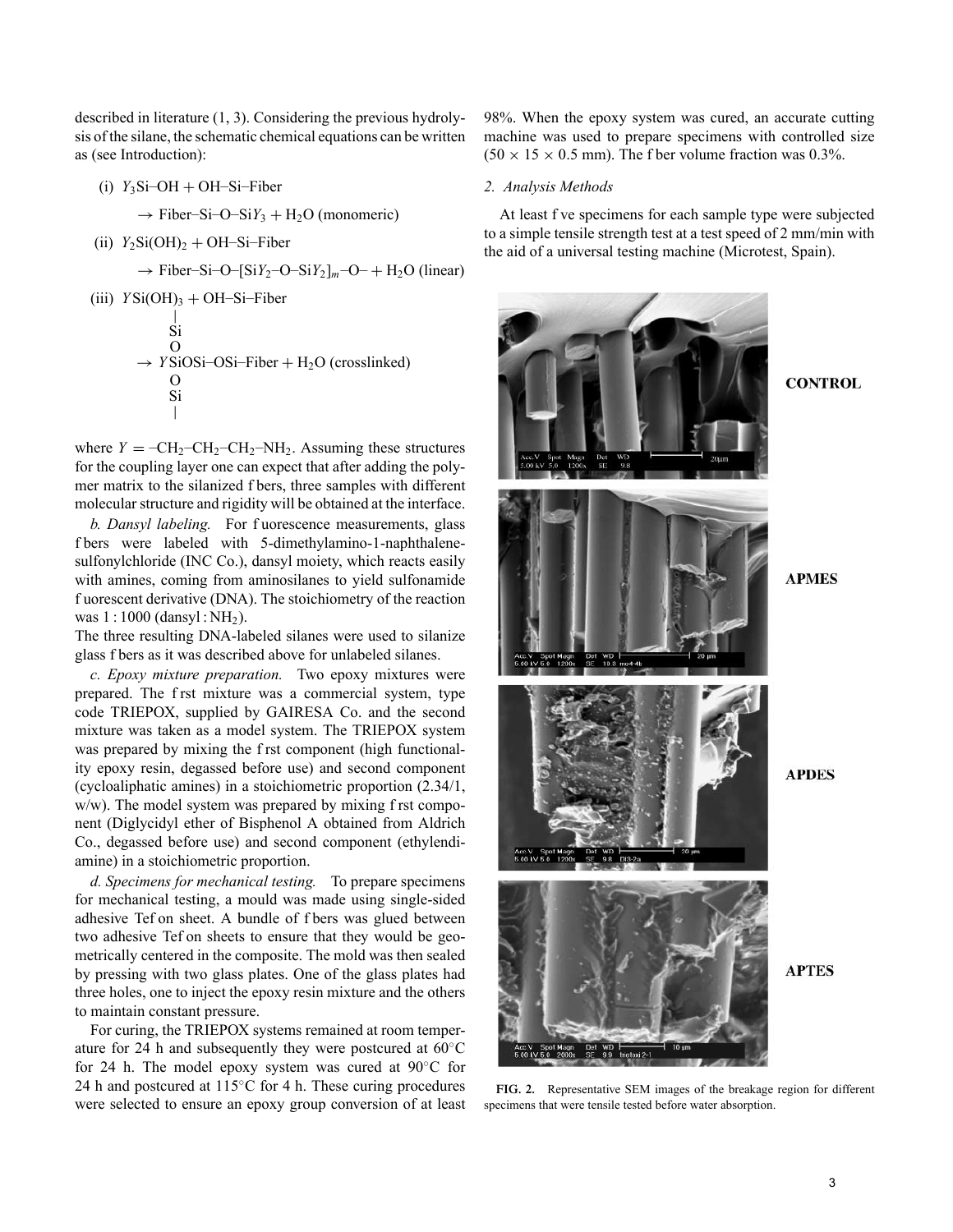

**FIG. 3.** Water absorption for four composite materials and TRIEPOX epoxy polymer as a function of the square root of time.

To perform the fractographic analysis, a Philips XL30 scanning electron microscope (SEM) was used. Qualitative analysis was performed by simple observation of images, and quantitative analysis was done by measuring glass f ber lengths in the fracture region after tensile strength testing. It is reasonable to think that this length must be related to the interfacial strength, in other words, with the facility of a glass f ber surface and a polymer matrix to slide against each other. More than 100 lengths per specimen were measured, and, therefore, more than 500 lengths for each sample. The number average debonded f ber length,  $\langle L_N \rangle$ , was calculated according to

$$
\langle L_N \rangle = \frac{\sum N_i L_i}{\sum N_i},
$$

where  $N_i$  is the number of f laments with length  $L_i$ .

One specimen of each sample that had been specif cally prepared for water absorption was immersed in double-distilled water at a temperature of 50◦C controlled by means of a thermostatic bath, and moisture content determination was monitored gravimetrically. The percentage mass increase was calculated as follows:

$$
M = \frac{m - m_0}{m_0} \times 100,
$$
 [1]

where *m* and  $m_0$  are the mass of the specimen after immersion time,  $t$ , and  $t = 0$  respectively.

Fluorescence was recorded on an Edinburgh Instruments f uorimeter using an optical f ber cable both to excite and collect f uorescence of samples "*in situ*." The excitation wavelength was set at 360 nm and the spectra were recorded from 375 to 700 nm using excitation and emission slits of 2.7 nm.

#### **RESULTS AND DISCUSSION**

#### *1. Mechanical Properties: Tensile Strength Test*

Table 1 shows Young's modulus, *E*, and maximum tensile strength for dry glass f ber/TRIEPOX composites. The CON-TROL sample was prepared using simply calcinated f bers, without coating, and TRIEPOX is the epoxide system without reinforcement.

*a. Young's modulus.* It can be observed that CONTROL and APTES composites have the same *E* values, while APDES and

| <b>TABLE 1</b>                                                       |
|----------------------------------------------------------------------|
| Young's Modulus, E, and Maximum Tensile Strength, $\sigma$ , for Dry |
| <b>Glass Fiber/TRIEPOX Composites</b>                                |

| Sample         | $E$ (GPa)       | $\sigma$ (MPa)  |
|----------------|-----------------|-----------------|
| <b>CONTROL</b> | $1.33 \pm 0.08$ | $57.4 \pm 5.20$ |
| <b>APMES</b>   | $7.30 \pm 2.50$ | $53.8 \pm 1.60$ |
| <b>APDES</b>   | $6.50 \pm 0.80$ | $60.2 \pm 2.60$ |
| <b>APTES</b>   | $1.34 \pm 0.07$ | $54.6 \pm 3.00$ |
| <b>TRIEPOX</b> | $1.25 \pm 0.10$ | $50.5 \pm 5.00$ |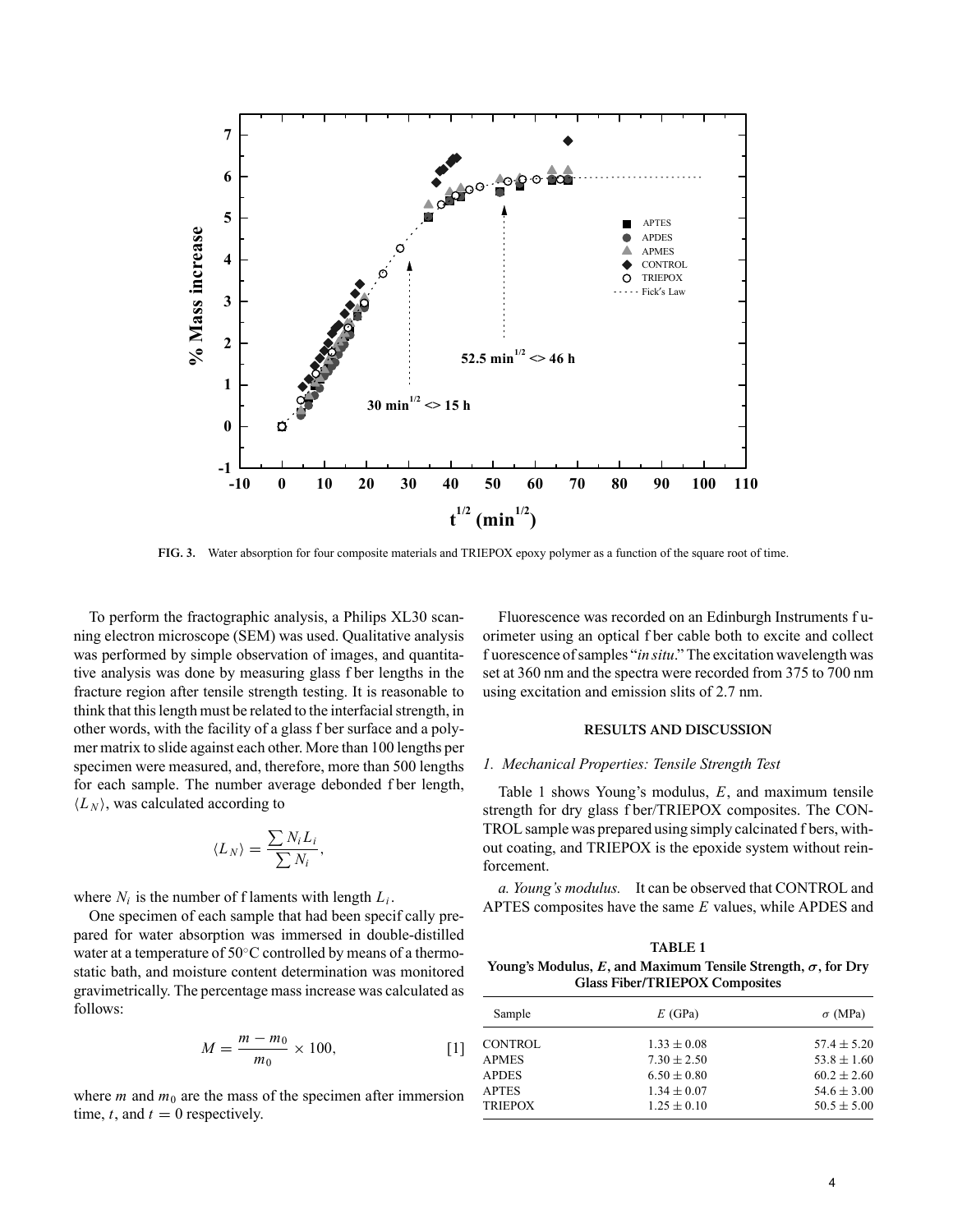

**FIG. 4.** Bar graph of the Young's modulus values as a function of samples and water immersion time.

APMES composites have a Young's modulus about 5 or 6 times higher. Since the volume fraction of the reinforcement and the polymer matrix were the same in all of the composites, the rigidity of the materials must ref ect the rigidity at the interface.

Therefore, the rigidity at the interface could be sequenced as follows: APMES  $\geq$  APDES  $>$  APTES  $\approx$  CONTROL. These results can be explained assuming different accessibility of epoxy groups of the polymer to the amine functionalities of the glass



**FIG. 5.** Bar graph showing tensile strength values as a function of sample and water immersion time.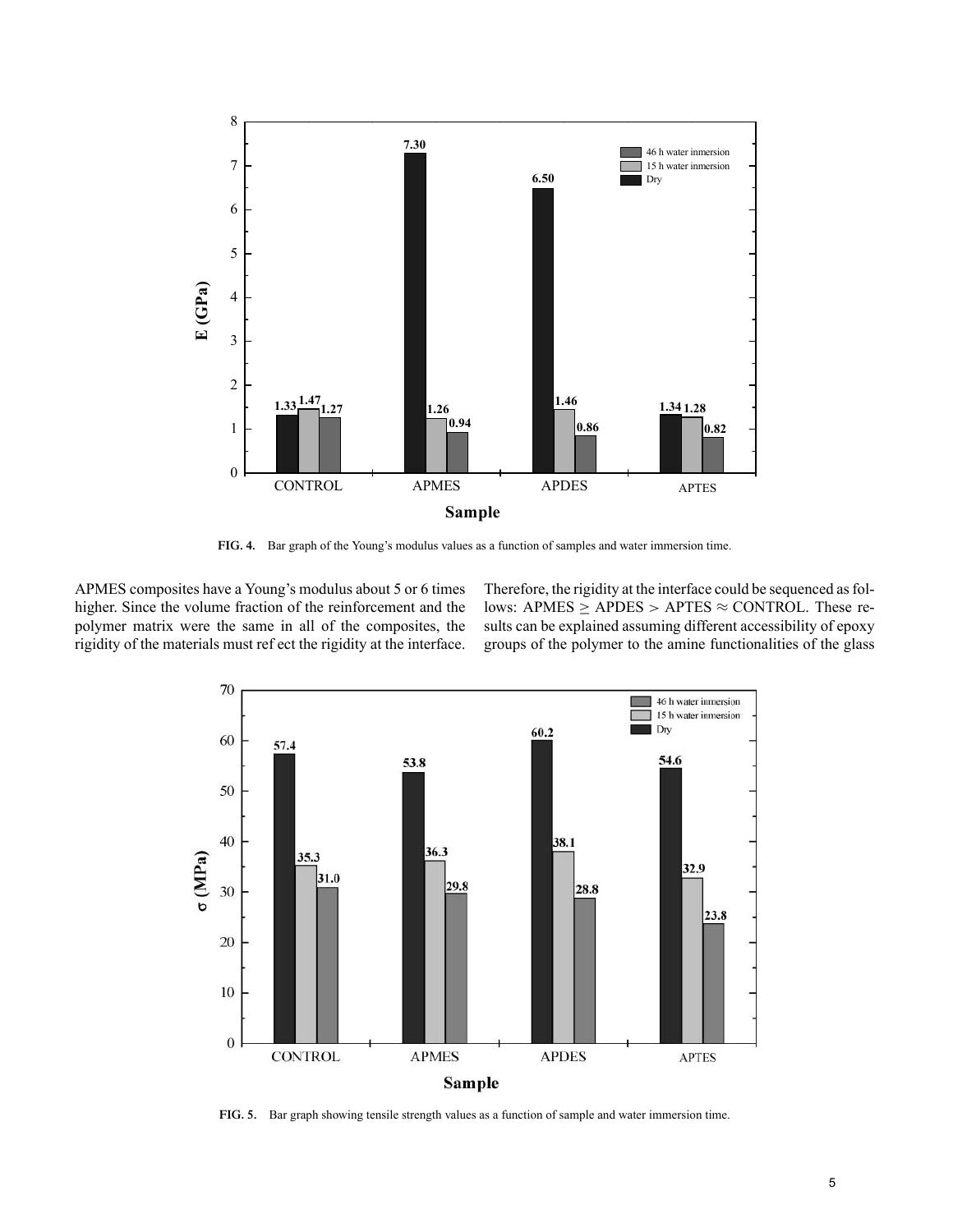f ber coating. This means that the more accessible the amine groups are, the higher the crossliking density is, and therefore the greater rigidity is.

*b. Tensile strength.* Although there is almost no difference between tensile strength values when the errors are taken into account (Table 1), the following tendency can be seen: APDES  $\geq$  $CONTROL > APTES = APMES$ .

When an ideal join between the reinforcement and the matrix takes place, the absence of interface sliding is assumed, and the interfacial transmissibility has to be 100%. Therefore, the tensile strength must be the highest. From this argument one could say that the tendency for interfacial transmissibility should be: APDES  $\geq$  CONTROL  $>$  APTES  $=$  APMES.

In order to explain these results, we could take into account different adhesion mechanisms in each system:

1. *Electrostatic adhesion for CONTROL sample.* There must be strong interaction between highly polar silanol groups of the glass surface  $(\equiv S_i$ -OH) and hydroxyl groups of the resin (=CH–OH). In addition, due to a very high surface free energy of the f bers (24), 112 mN/m, their wettability by the polymer and, therefore, the surface contact between them, must be quite signif cant. When glass f bers are silanized, the surface free energy greatly decreases (24), by about 30%, and electrostatic adhesion must be lower. Therefore, if there is no other contribution to compensate this loss of adhesion, the interfacial strength will not be improved.

2. *Chemical adhesion for APMES sample.* This contribution comes from the addition reaction of hydrogen from silane amine groups to the epoxy ring of the matrix system. For this composite, this contribution does not seem to be very important; probably due to the low concentration of amino groups.

3. *Chemical and interpenetrating network adhesion mechanism for APDES sample.* As epoxy polymer chains can easily diffuse through the silane coupling layer formed by linear oligomers, many amine groups are accessible to react with epoxy groups.

4. *Chemical and chain interdiffusion adhesion mechanism for APTES sample.* In this case, chemical bonds are restricted to the outer region of the coupling layer because APTES can yield a highly crosslinked structure. This argument would explain similar tensile strength values for APMES and APTES samples.

In conclusion, for the system under study, an interpenetrating network adhesion mechanism seems to be the most important contribution to the adhesion and, therefore, to interfacial strength.

## *2. Fractographic Analysis*

Figure 2 shows representative images of the breakage region for different specimens tensile testing. All of them have the same overall characteristics: cylinders, which are debonded glass f bers from the epoxy resin. Nevertheless, it is possible to observe clear differences between samples under study. For example, after failure some epoxy polymer remains all around the f bers as for APTES as for APDES samples, with even more remaining in the latter. These observations suggest a cohesive failure in the matrix. On the other hand, the glass f bers on the CONTROL and APMES samples show very clean surfaces, although for the APMES samples a small amount of polymer can be seen between f bers. These observations suggest an adhesive failure in the interface.

Although the CONTROL sample shows adhesive failure (Fig. 2), its relatively high tensile strength (Table 1) can be



**FIG. 6.** Representative SEM images of the breakage region for different specimens tensile tested at equilibrium water content.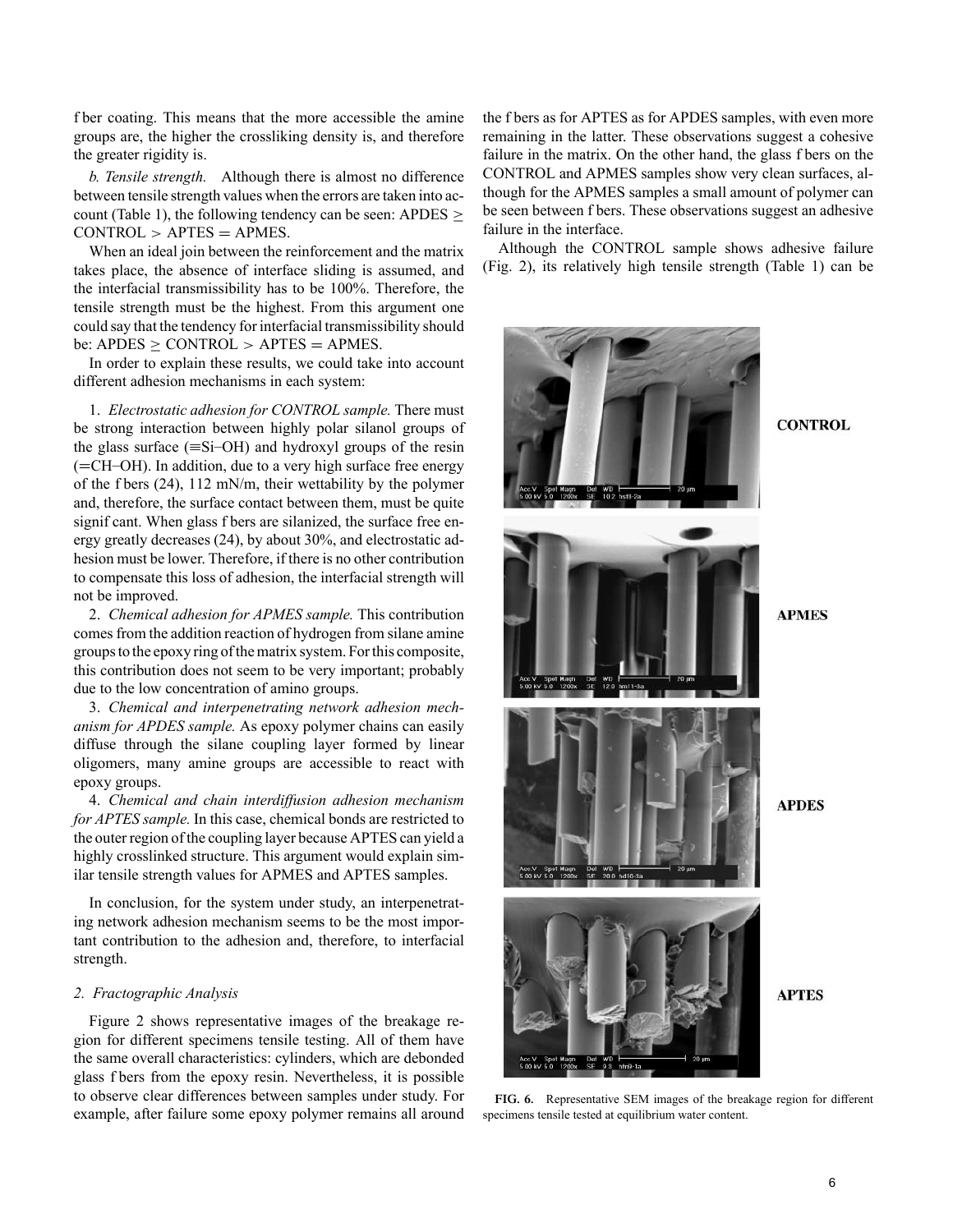explained assuming high electrostatic interactions along the f ber debonding process, while when chemical breakage takes place there is a more brittle fracture. In fact, the CONTROL sample showed the largest elongation.

# *3. Effect of Different Glass Fiber Surface Treatments in the Hydrolytic Degradation of Glass Fiber/Epoxy Composites*

The moisture absorption process in polymer composites can often be described by Fick's law of diffusion, which can be expressed as (6, 25)

$$
\frac{M - M_0}{M_{eq} - M_0} = 1 - \frac{8}{\pi^2} \sum_{n=0}^{\infty} \frac{1}{(2n+1)} \exp\left[\frac{-D(2n+1)^2 \pi^2 t}{h^2}\right],
$$
\n[2]

where  $M_0$  is the initial water content and  $h$  is the sample thickness. The coeff cient of diffusion, *D*, is given by (6, 26)

$$
D = \pi \left(\frac{h}{4M_{eq}}\right)^2 \left(\frac{M_2 - M_1}{\sqrt{t_2} - \sqrt{t_1}}\right)^2, \tag{3}
$$

where  $(M_2 - M_1)/(\sqrt{t_2} - \sqrt{t_1})$  is the slope of the initial part of the water uptake curve.

The percentage mass increase for four composite materials and TRIEPOX epoxy polymer is shown as a function of the square root of time in Fig. 3. All of the samples nicely followed

**TABLE 2**

| Values of the Diffusion Coefficient, D, and Equilibrium Water      |  |
|--------------------------------------------------------------------|--|
| Content, $M_{eq}$ , for Four Composite Materials and TRIEPOX Epoxy |  |
| Polymer                                                            |  |

| $M_{\rm eq}$ (%) | $D \times 10^8$ (cm <sup>2</sup> s <sup>-1</sup> ) |
|------------------|----------------------------------------------------|
| 6.85             | 0.66                                               |
| 6.09             | 0.71                                               |
| 5.92             | 0.67                                               |
| 5.87             | 0.70                                               |
| 5.98             | 0.67                                               |
|                  |                                                    |

Fick's law of diffusion. Values of the diffusion coeff cient, *D*, and equilibrium water content, *M*eq, are given in Table 2. Nearly the same values of *D* were obtained in all cases. This may be due to the very small volume fraction of f bers (0.3%). However, although the equilibrium water content indicates that the APMES, APDES, APTES, and TRIEPOX samples absorb nearly the same amount of water, the CONTROL sample has about 0.9% higher water content. In this case, water can be strongly adsorbed on the intensely hydrophilic surface of nonsilanized glass f bers.

In order to study the effect of moisture on mechanical properties, two water immersion times, 15 and 46 h, were selected. Figure 3 shows that, in the f rst immersion time, the absorption of water is diffusion controlled process, while the second immersion period ref ects equilibrium water content.



**FIG. 7.** (a) Tensile strength as a function of the number average debonded glass length (data obtained from the different reinforced specimens tested) and (b) interfacial transmissibility def ned by Ikuta *et al.* (15), IT, vs tensile strength per length unit of debonded f ber, IST.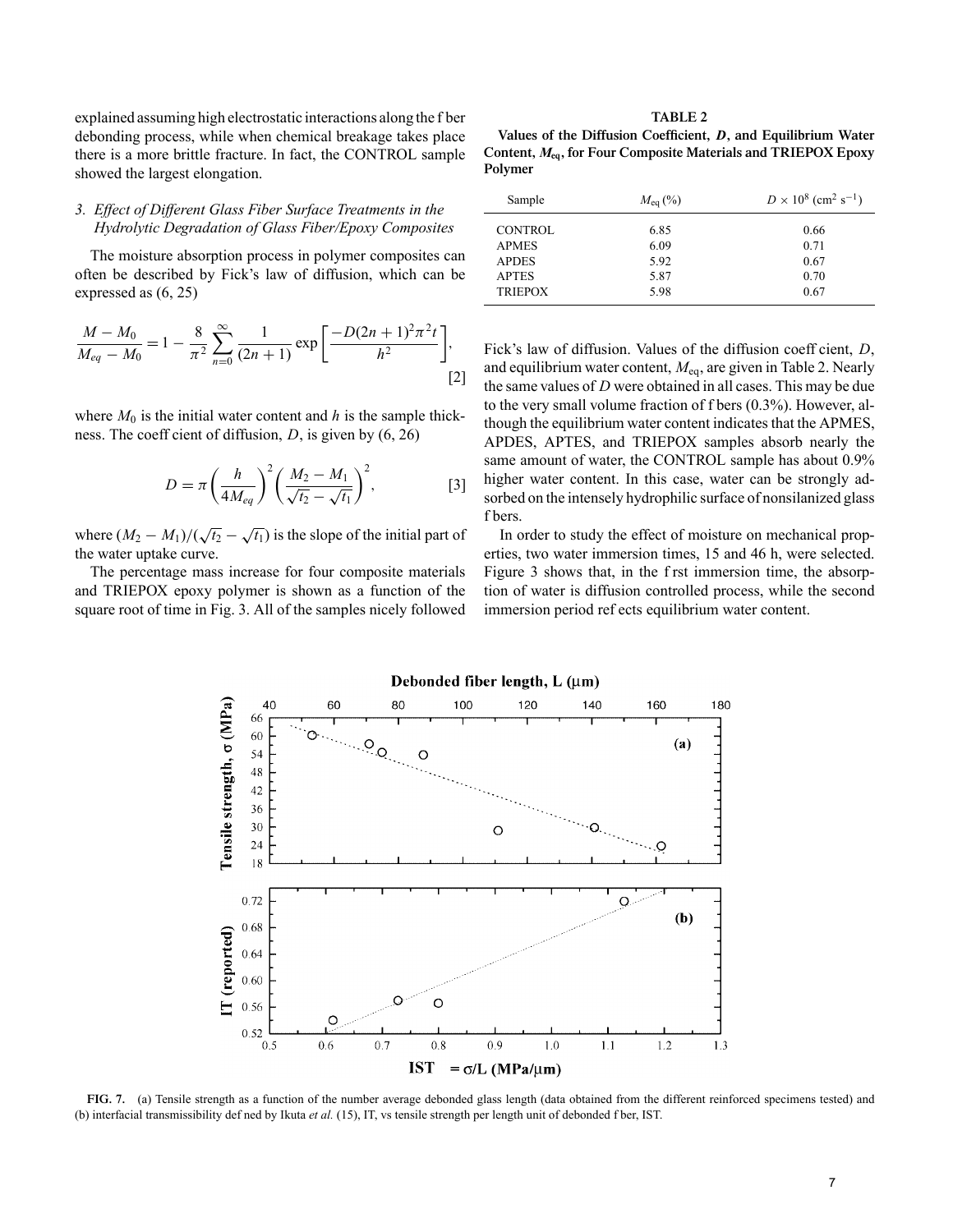The bar graph in Fig. 4 shows the Young's modulus values as a function of the different samples. All composites with silanized glass f bers seem to have lower rigidity when equilibrium water content is reached. This result suggests plastif cation of the epoxy matrix at the interface due to hydrolyzed silane residues and water molecules.

The bar graph in Fig. 5 shows tensile strength values as a function of the samples. It is observed that, after 15 h of immersion, suff cient water can diffuse at the interface to completely change sample properties. However, due to the low volume fraction of f bers, tensile strength does not seem to be sensitive enough to clearly appreciate the inf uence of different glass f ber treatments. On the other hand, if one compares composites with the silanized glass f bers in Fig. 5, the hydrolytic damage rate seems to follow this order: APMES < APDES < APTES. This result is in accordance with other results regarding hydrolysis rates of the same silane-coupling coatings (27), in which it was concluded that the hydrolysis rate of the glass–silane siloxane linkages,  $\mathrm{Si}_{\text{(glass)}}$ -O- $\mathrm{Si}_{\text{(silane)}}$ , is greater than that of silane–silane linkages, Si<sub>(silane)</sub>-O-Si<sub>(silane)</sub>.



**FIG. 8.** (a) Fluorescent spectra of dansyl group labeled to three different glass surface coatings (APMES, APDES, and APTES) in epoxy-based composites. (b) Young's modulus, *E*, vs f uorescent emission maxima, ν.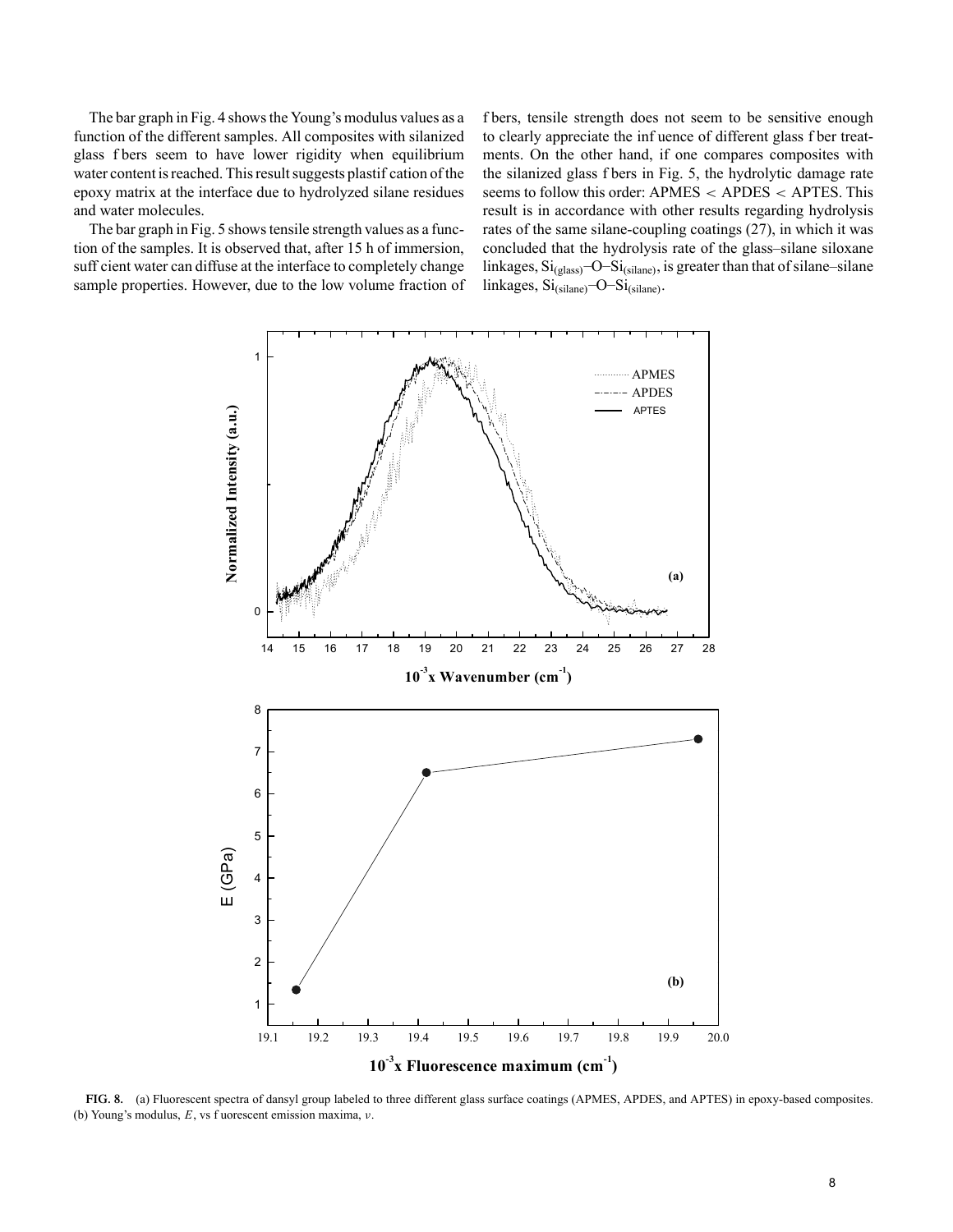SEM images (Fig. 6) show that after 46 h of exposure to water (equilibrium), all of the samples have a similar aspect. They show f bers having a very smooth surface without adhered polymer. It can therefore be concluded that all of the samples have adhesive failure at the interface when equilibrium water content is reached.

#### *4. Quantitative Fractographic Analysis*

Figure 7(a) shows tensile strength as a function of the mean debonded glass length. A linear correlation can be observed. This correlation suggests that both f ber length at the breakage region and interfacial strength are proportional, as the single-f ber tests showed (28). Therefore, one might conclude that interaction between longitudinal f bers in a composite is not a critical factor for the interfacial strength. In fact, it could be def ned as a new parameter called "interfacial stress transmissibility," IST, as the tensile strength per length unit of debonded f ber, since this parameter shows the ratio between tensile strength of the composite and the ability to slide f bers and polymer matrix against each other.

Actually, this parameter is not the interfacial transmissibility that was def ned by Ikuta *et al.* (17) using a single f lament coupon test, but it gives us similar information. In fact, if the IST values are represented versus the IT values that they obtained for the same system (8), Fig. 7b, a nearly linear correlation is followed.

## *5. Fluorescence*

Finally, we studied the f uorescent response of dansyl moiety directly attached to the coupling region. It is known that f uorescence from dansyl group is very sensitive to its environment, for example, polarity and rigidity. Therefore, we thought that observing f uorescence response would be a good *in situ* analytical method to f nd the rigidity of the interface on a molecular scale. Figure 8a shows f uorescent spectra of the dansyl group labeled to three different glass surface coatings (APMES, APDES, and APTES) on epoxy-based composites. It can be seen that there is a clear shift depending on the sample. It is known that the dansyl f uorescence band undergoes a blue shift when rigidity increases (23, 29). Therefore, we can conclude that rigidity at the interface increases in the following order: APTES < APDES < APMES.

In fact, if the Young's modulus (gives an idea of material rigidity) is represented versus the f uorescent emission maxima, Fig. 8b, an ascending correlation is obtained which is in accordance with the discussion above.

#### **SUMMARY**

The inf uence of different aminosilanes f ber coatings on the strength of epoxy-based composite materials has been studied using a very easy fractographic test. In addition, we tried a new f uorescence method to get information on a molecular level precisely at the interface. Three silanes:  $\gamma$ -aminopropyltriethoxysilane,  $\gamma$ -Aminopropylmethyldiethoxysilane, and  $\gamma$ -Aminopropyldimethylethoxysilane were used to obtain different molecular structure at the interface. The main conclusions that can be extracted from this work are summarized as follows:

• The mechanical properties of glass f ber reinforced epoxide composite materials are strongly dependent on the molecular structure of the coupling region. Crosslinking density and, therefore, rigidity, increase as the accessibility of the functional groups of the coupling layer increases.

• The interpenetrating network adhesion mechanism seems to be the most important contribution to the adhesion and, therefore, to interfacial strength.

• The hydrolytic damage rate depends on the surface reinforcement treatment. This damage rate increased as the  $Si$ <sub>(silane)</sub>–O– $Si$ <sub>(silane)</sub> siloxane bonds increased.

• The f ber length at the breakage region in glass f ber/epoxy matrix composites, and interfacial strength, are nearly proportional.

• By using f uorescent labels, rigidity could be easily monitored *in situ* at the interface.

### **ACKNOWLEDGMENT**

The authors thank the Comunidad Autónoma de Madrid (CAM: the Madrid regional government) for funding through Project (07N/0002/98).

#### **REFERENCES**

- 1. Plueddemann, E. P., "Silane Coupling Agents." Plenum Press, New York, 1982.
- 2. Ishida, H., *Polym. Comp.* **5,** 101 (1984).
- 3. Suzuki, N., and Ishida, H., *Macromol. Symp.* **108,** 19 (1996).
- 4. Dibenedetto, A. T., and Lex, P. J., *Polym. Eng. Sci.* **29,** 543 (1989).
- 5. Walker, P., *J. Adhesion Sci. Technol.* **4,** 279 (1991).
- 6. Adams, R. D., and Singh, M. M., *Compos. Sci. Technol.* **56,** 977 (1996).
- 7. Viña, J., García, E. A., Argüelles, A., and Viña, I., *J. Mater. Sci. Lett.* **19,** 579 (2000).
- 8. Hamada, H., Ikuta, N., Nishida, N., and Maekawa, Z., *Composites* **25,** 512 (1994).
- 9. Mittal, K. L., "Silanes and Other Coupling Agents." Utrech, New York, 1992.
- 10. Ishida, H., "Controlled Interphases in Composites Materials." Elsevier, New York , 1990.
- 11. Wang, D., and Jones, F. R., *Sur. Inter. Anal.* **20,** 457 (1993).
- 12. Schutte, C. L., Mcdonough, W., Shioya, M., Mcauliffe, M., and Greenwood, M., *Composites* **25,** 617 (1994).
- 13. Jang-Kyo Kim and Yin-Wing Mai, *in* "Engineered Interfaces in Fiber Reinforced Composites," Chap. 5. Elsevier, New York, 1998.
- 14. Park, J. M., and Subramanian, R. V., *J. Adhesion Sci. Technol.* **5,** 459 (1991).
- 15. Park, J. M., Shin, W., and Yoon, D., *Comp. Sci. Tech.* **59,** 355 (1999).
- 16. Park, J. M., Kim, J., Goda, K., *Comp. Sci. Tech.* **60,** 439 (2000).
- 17. Ikuta, N., Maekawa, Z., Hamada, H., Ichihashi, H., Nishio, E., and Abe, I., *in* "Controlled Interfaphases in Composite Materials," p. 757. Elsevier, Amsterdam, 1990.
- 18. González-Benito, J., Cabanelas, J. C., Aznar, A. J., Bravo, J., Vigil, M. R., and Baselga, J., *J. Appl. Polym. Sci.* **62,** 375 (1996).